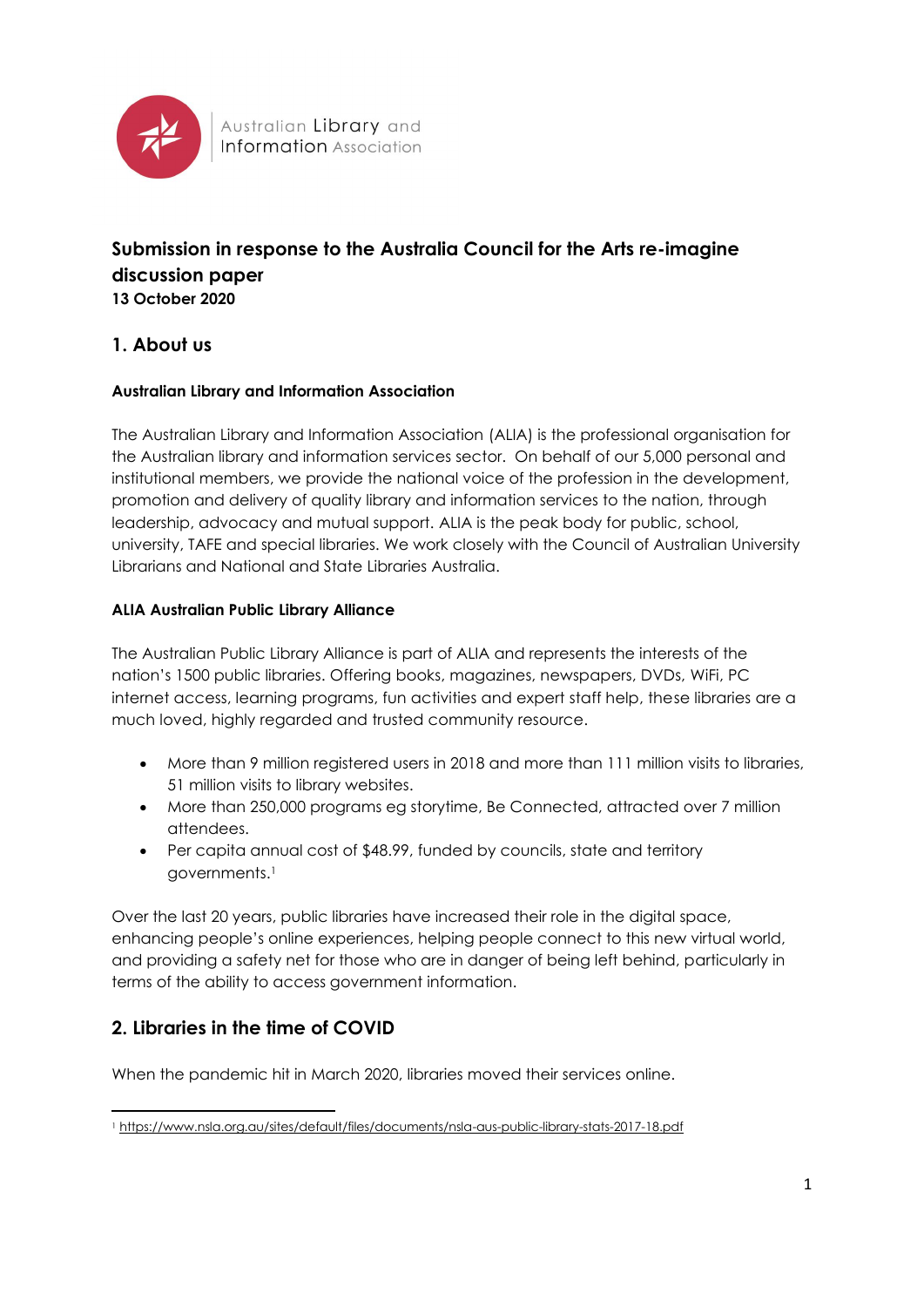School libraries made essential curriculum materials available to pupils studying remotely. Public libraries began livestreaming storytime sessions for young children, to support families in lockdown, and many rang their most vulnerable users to check on their wellbeing and help satisfy their reading needs through home delivery. National, state and territory libraries ramped up their digitisation programs to make new content available to humanities researchers.

On 28 May, ALIA released early results from a nationwide survey, which showed that after book borrowing, social interaction was the biggest loss felt by the community during the COVID-19 lockdown of public libraries. We found that while 87% of respondents missed being able to borrow print books (ebooks remained available 24/7), 44% missed having expert, friendly help from library staff; 40% missed being around other people; 36% missed participating in events and activities for adults, and 20% missed taking part in storytimes with other families (although many libraries offered pre-recorded and livestreamed virtual storytimes).

Libraries outside Victoria have reopened, but some are still limited to 'click and collect' services; others are open for time-limited browsing; many have paused their face-to-face programs, although outdoor spaces are being used to meet social distancing requirements.

## **3. Libraries, arts and culture**

At their core, libraries are performance spaces for book people. They are where audiences gather to share their love of reading; to listen to authors explaining their work; to participate in reading adventures; to experience the sense of wellbeing from escaping into stories; to gain inspiration and content for their own contribution to the world of literature.

Libraries buy books – millions of dollars-worth of books and ebooks every year. They promote books and authors, connecting writers with readers. They help build every new generation of readers by supporting literacy at all ages. Libraries make Australian books accessible to readers today and they preserve these works for future generations.

But that's not all. In recent times, libraries have expanded into the broader arts and culture mix. We have introduced maker spaces, with media labs, music studios, 3D printers and other devices bringing professional quality systems, techniques and ideas within the reach of the whole community. Our new library buildings feature theatre, performance and exhibition areas, inside and outside. Programs have been redesigned to encourage individual and cocreation, so that any person, of any age, can engage in creative practice through their local library.

The State Library of Victoria and Public Libraries Victoria published *Creative Communities The cultural benefits of Victoria's public libraries* in 20142. In its overview, the report states:

*'The library has become a place that actively fosters and showcases creativity, while also providing access to knowledge, ideas and discussion. These wide ranging activities bring* 

<sup>2</sup> <https://www.slv.vic.gov.au/sites/default/files/Creative-communities-summary-report.pdf>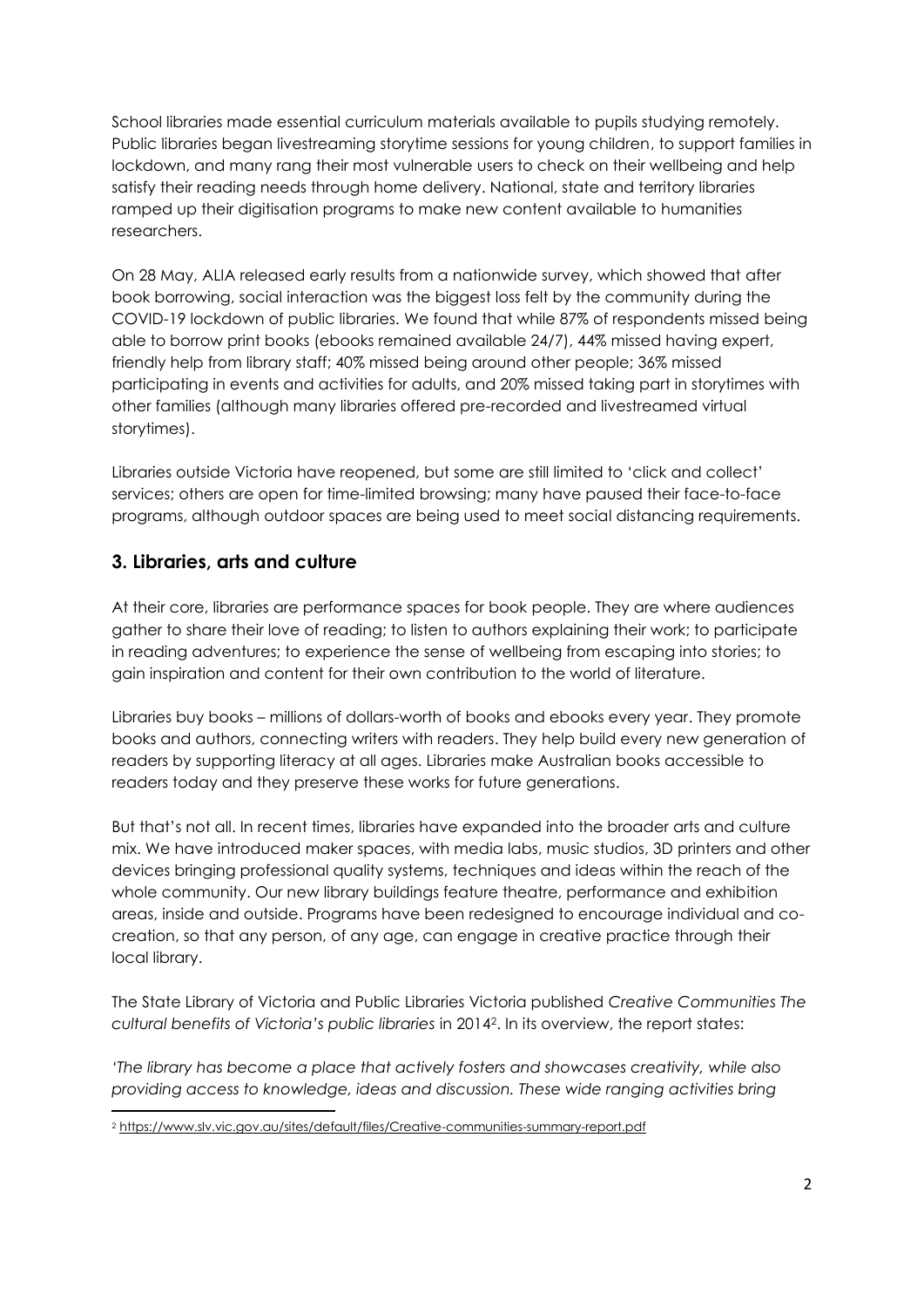*varied ages and backgrounds together in the one place, creating a key public destination for diverse groups to meet.* 

*'Library activities are cultural in both senses of the word: cultural in that they animate community life, and cultural in their dedication to the arts, books and ideas. Victorian public libraries are culture-makers and culturalconnectors – they spark creativity, inspiration, social understanding and interaction.'*

# **4. Re-imagine response**

We took the three Re-imagine questions and made them specific to libraries.

### **4.1 How will libraries be inclusive of all Australians**

Libraries are, and will remain, free at the point of use. They are respectful of the communities they serve. They provide safe, non-judgmental spaces. They reach out to users and nonusers.

We are putting diversity and inclusion front and centre of our professional agenda.

- Cultural competency training is being rolled out across our national and state libraries to help staff rethink collections and services through a First Nations lens.
- The thinking behind decolonisation of our libraries and cultural institutions not only increases the voice of Aboriginal and Torres Strait Islander peoples, but also increases the opportunity of people from previously marginalised groups – LGBTQI, those living with disability – to recognise themselves in our collections and exhibitions.
- We embrace the principles of 'inclusivity by design', evidenced by our active participation in the Australian Inclusive Publishing Initiative3.
- Employers are looking at new approaches to recruitment and training, to improve the diversity of our library workforce.

Access to information and technology, two key features of library services, are human rights and enshrined in the United Nations Sustainable Development Goals.

### **4.2 How will libraries play a significant role in the nation's recovery?**

Post Covid-19, libraries are well positioned to actively support and facilitate workforce development and training.

• Public libraries can work with higher education and government agencies to help people gain the skills and confidence they need to return to the workforce, through guided access to online and real world training.

<sup>3</sup> <https://aipi.com.au/>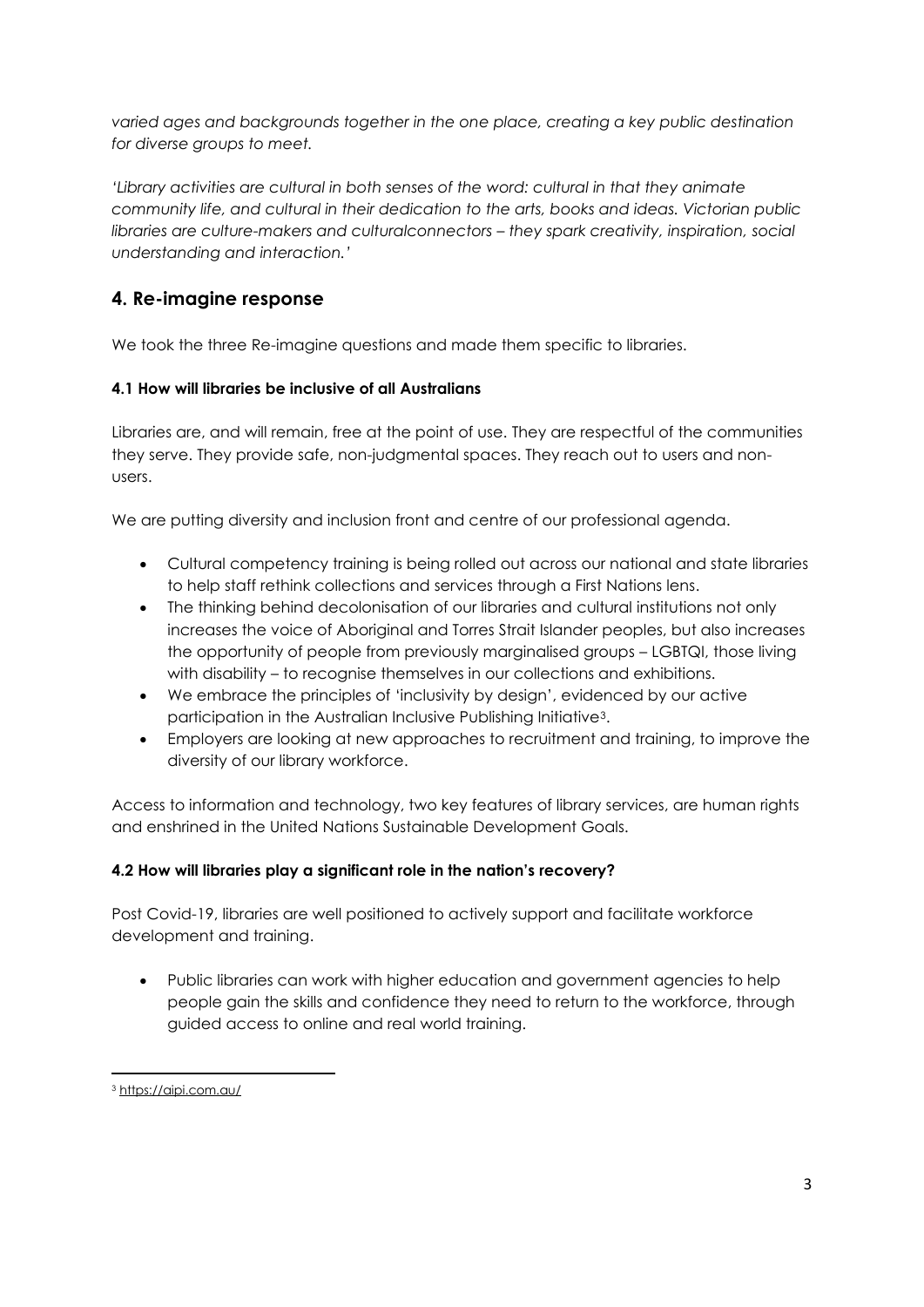• Public libraries provide service access points for federal government workforce services, as well as resources for job seekers.

Libraries will continue to provide free access to resources, programs and services postpandemic. We will provide access to objective, reliable sources of information to combat misinformation and, as a founder member of the Australian Media Literacy Alliance4, promote media literacy for all Australians.

Libraries will also contribute to recovery by providing platforms for people to tell their COVID stories, and our collecting institutions will hold the memory of our contemporary experience for future research.

There is the opportunity for libraries to be a focal point in communities, helping to reconnect artists with audiences. For example, singers, actors, writers and artists could come together to create an inspirational week of song, theatre, readings and community productions, hosted by some of our capital city and regional libraries. This would help inject energy into the streets and provide a positive vibe to help carry people through this next phase of COVID recovery.

### **4.3 How will libraries weather future disruptions?**

Libraries have been highly agile, adapting and embracing new technologies, delivering online forums and making electronic resources widely available. As a sector, libraries have proved to be proactive and exceptionally resilient throughout the pandemic.

- We have taken a careful and considered approach to closing and reopening our physical spaces.
- We have introduced special measures to provide a clean, hygienic environment for staff and users; to quarantine and sanitise materials, and to enforce social distancing.
- We have proactively promoted existing online services and, where possible, we have adapted delivery models and moved our other services online.
- We have created new digital services and delivery mechanisms to make it easier for people to access what they need.
- We have maintained regular communication with our user groups and helped create and sustain a sense of community through the crisis.
- We have collaborated as a sector, sharing innovative ideas and best practice locally, nationally and internationally.
- We have monitored and reported these moves in order to inform our response to future events.

These actions and learnings will see us better prepared for any future disruptions, but in order to fulfil the potential of smart, hybrid (print and digital) libraries, we need to address the issues surrounding electronic resources. During the COVID-19 lockdown, electronic resources such as ebooks, eaudiobooks, online learning programs and databases were the only contactfree materials libraries could provide. Loans of ebooks were already on a growth trajectory in

<sup>4</sup> <https://medialiteracy.org.au/>